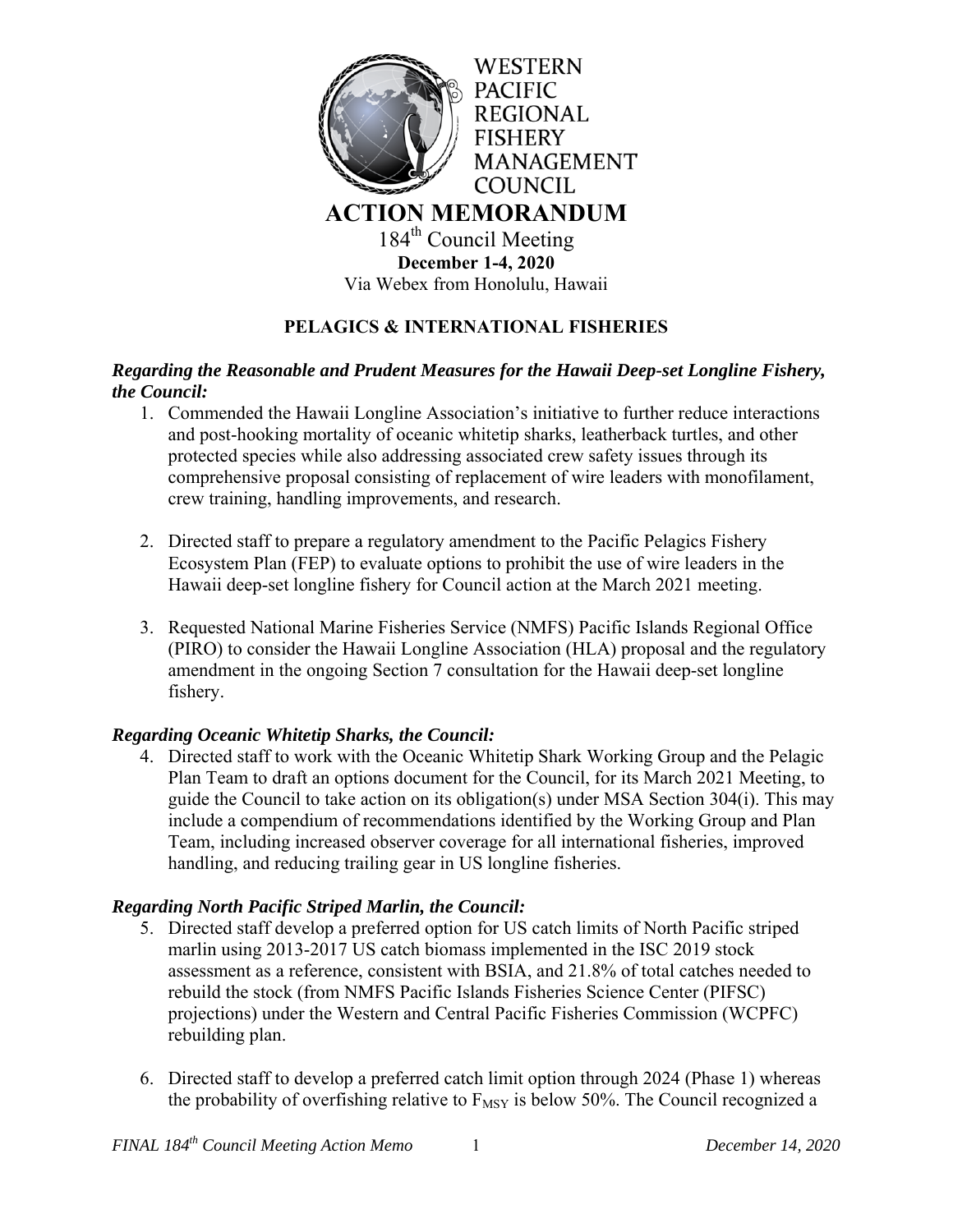new stock assessment in 2024 can evaluate total catch levels needed to further rebuild the stock and recruitment assumptions for stock projections through 2034, consistent with WCPFC rebuilding plan terms.

### *Regarding Western and Central Pacific Fisheries Commission, the Council:*

- 7. Directed staff to draft a letter to Head of the US Delegation in support of the US proposal to revise Conservation and Management Measure (CMM) 2018-01 (tropical tuna measure) and the US proposal to revise CMM 2010-01 (North Pacific striped marlin measure).
- 8. Requested the US Head of Delegation to not accept a roll-over of the current CMM 2018- 01, recognizing that US longline fisheries in the WCPFC have a disproportionately low catch quota of bigeye tuna, despite having the highest level of catch monitoring and observer coverage and lack of transshipment history. The Council further recommended an inter-sessional meeting in the Spring of 2021 if no agreeable revision to the tropical tuna measure can be adopted.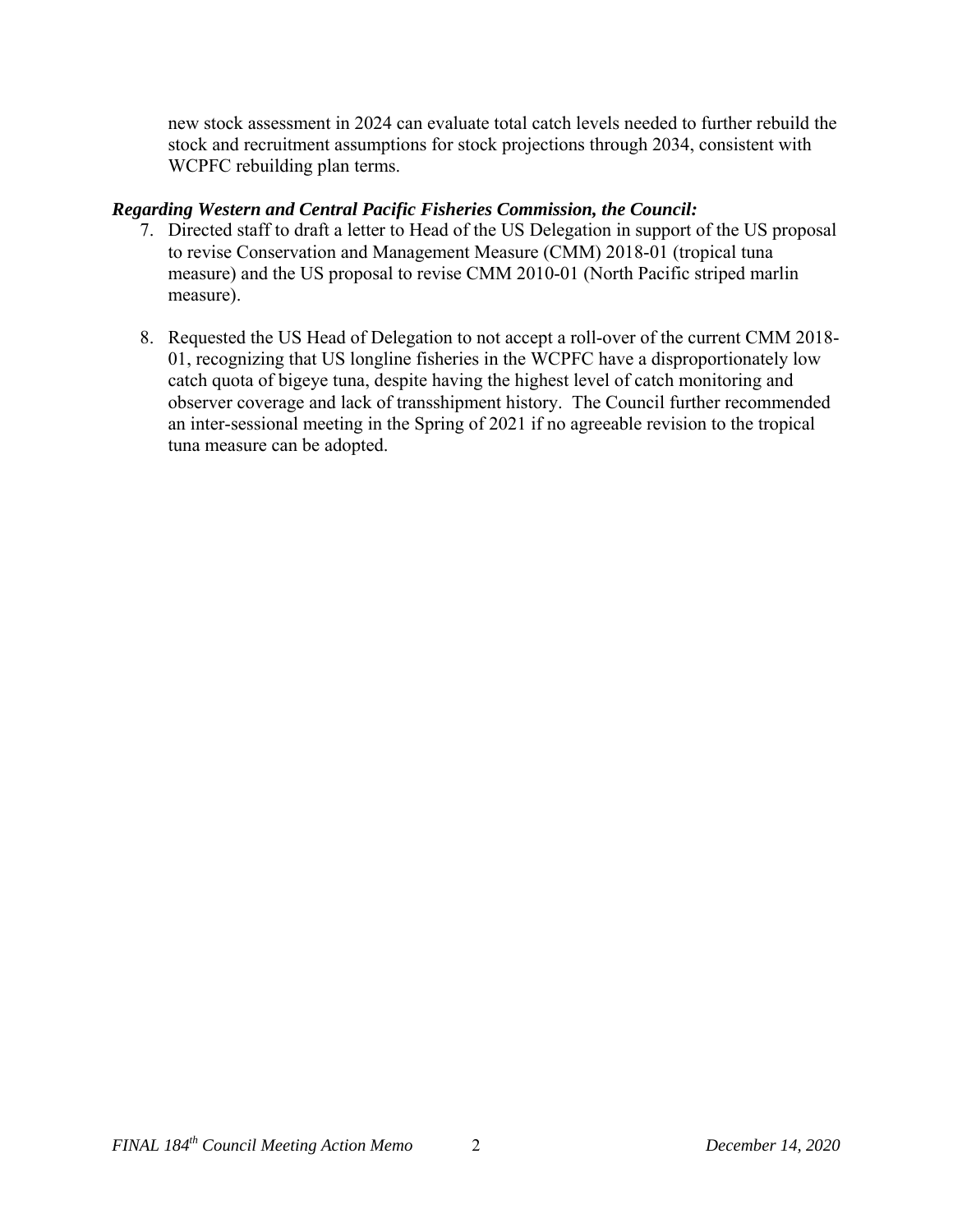

184<sup>th</sup> Council Meeting **December 1-4, 2020**  Via Webex from Honolulu, Hawaii

# **PROTECTED SPECIES**

### *Regarding the Experimental Fishing Permit, the Council:*

1. Recommended issuance of the Experimental Fishing Permit (EFP) to the Hawaii Longline Association and requested NMFS PIRO process the application as expeditiously as possible to allow field trials to start in early 2021.

### *Regarding the Options for Including Tori Lines in the Hawaii Longline Fishery Seabird Mitigation Measures, the Council:*

- 2. Directed staff to form an Action Team, initiate the development of a regulatory amendment to evaluate options for allowing the use of tori lines in lieu of blue-dyed bait and removal of the strategic offal discharge requirement in the deep-set longline fishery, and schedule Council action when the results from the EFP study are available.
- 3. Directed staff to work with the Action Team to develop draft regulatory specifications for tori lines in the Hawaii deep-set longline fishery for Council review at the March 2021 meeting.
- 4. Directed staff to work with the Action Team and industry representatives to further develop options for the shallow-set longline fishery for Council consideration at the March 2021 meeting.
- 5. Recommended NMFS support additional research and development for tori line designs suitable in the Hawaii shallow-set fishery to inform future Council action to modify seabird mitigation measures for this sector.

### *Regarding the Main Hawaiian Islands Insular False Killer Whale Draft Recovery Plan, the Council:*

- 6. Directed staff to send a comment letter incorporating the following issues:
	- a. Recommend NMFS to prioritize information gathering to verify assumptions and anecdotal information regarding potential non-longline fisheries impacts to ensure that recovery actions are based on robust scientific evidence.
	- b. Encourage NMFS to work with social scientists to better characterize potential for interactions between non-longline fisheries and insular false killer whales
	- c. Request NMFS to coordinate with the Council on matters related to non-longline fisheries that target pelagic Management Unit Species, including actions to address data gaps and reduce impacts.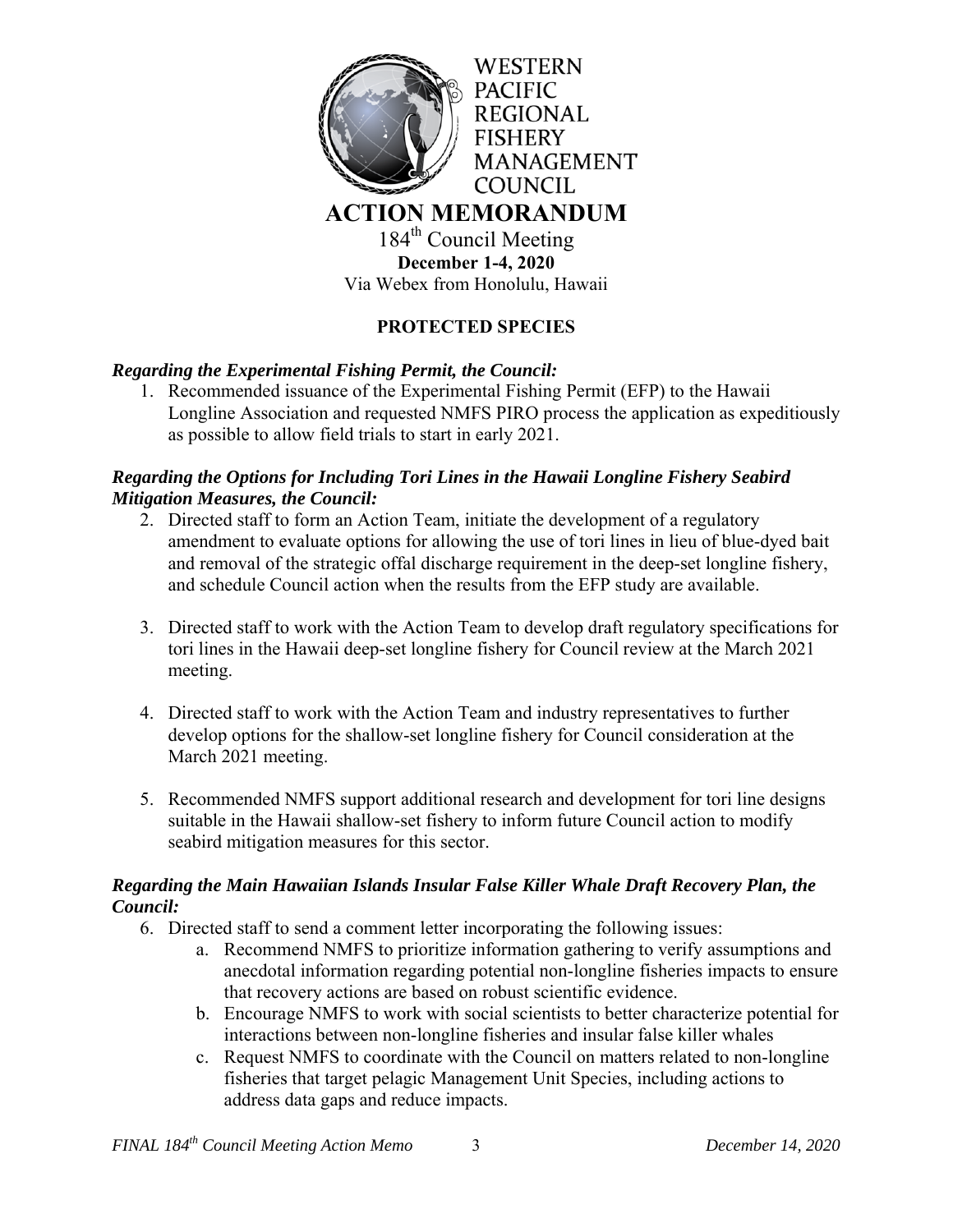d. Remove unsubstantiated assumption of longline vessels converting to shortline gear and associated recovery action in the draft recovery implementation strategy  $(6.6.1).$ 

## *Regarding the False Killer Whale Take Reduction Plan, the Council:*

- 7. Directed staff to work with the Scientific and Statistical Committee (SSC) working group composed of David Itano, Milani Chaloupka, Craig Severance and Jim Lynch to develop recommendations on alternative approaches to weak hooks for reducing impacts to false killer whales in the Hawaii deep-set longline fishery for SSC and Council consideration at the March 2021 meeting.
- 8. Recommended that NMFS suspend the Southern Exclusion Zone (SEZ) provision for at least the duration of the additional one-year exemption provided to foreign fisheries under the Marine Mammal Protection Act (MMPA) imports provision.

## *Regarding the Coral Critical Habitat Proposed Rule, the Council:*

- 9. Requested NMFS PIRO to conduct public hearings for each of the areas with proposed coral critical habitat designations in the CNMI (Saipan, Tinian, and Rota), Guam, and American Samoa (Tutuila and Manu'a), and extend the comment period for an additional 60 days to allow sufficient time after the hearings for public to submit comments.
- 10. Requested NMFS depict the proposed critical habitat boundaries, using bottom contours as appropriate, on current nautical charts of all affected islands and make them available to the general public at least 30 days prior to closure of the public comment period.
- 11. Formed an ad hoc working group to collaborate and coordinate comments on the proposed critical habitat for AS, CNMI, Guam, and Pacific Remote Island Areas (PRIAs) prior to the comment deadline on January 26, 2021.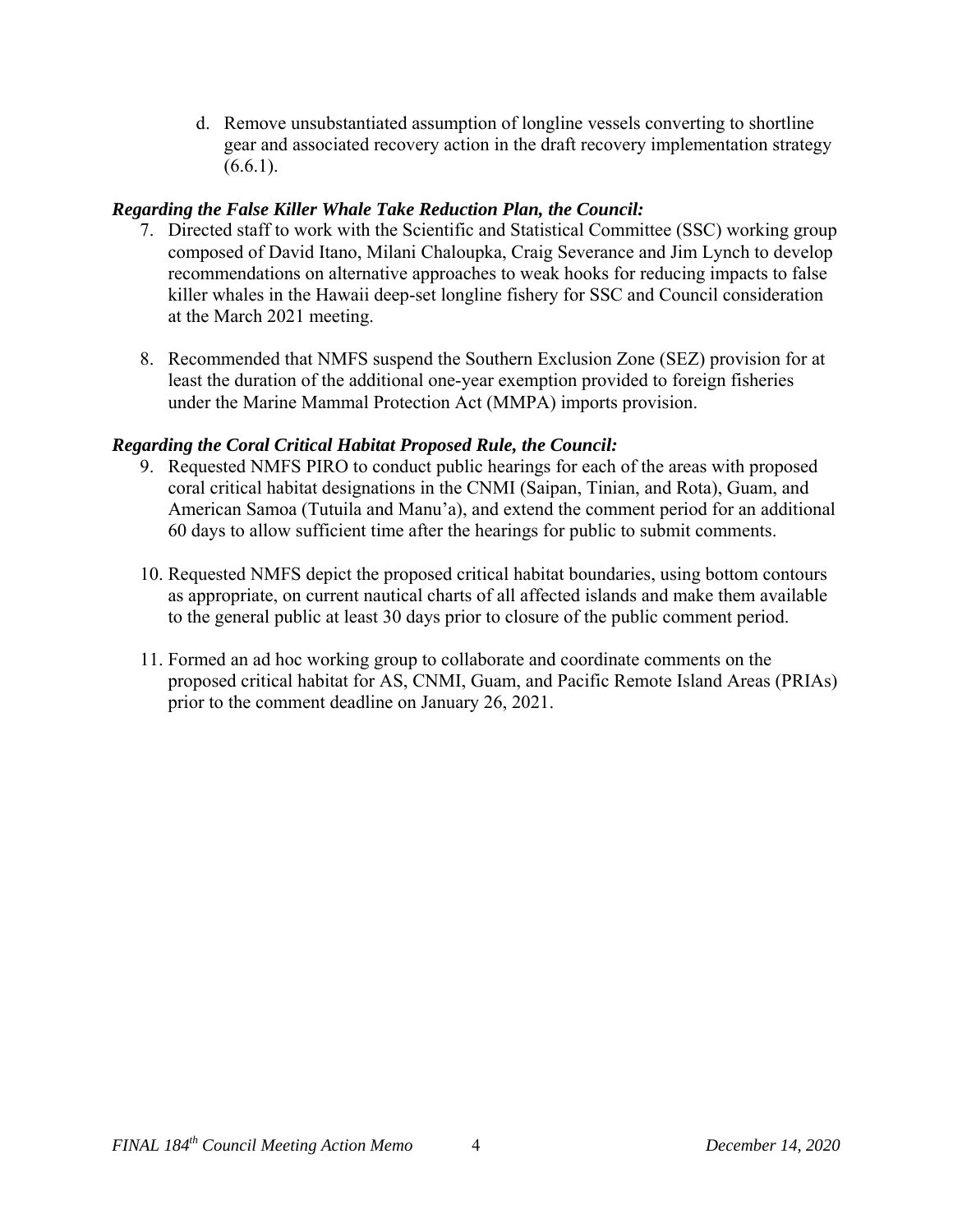

184<sup>th</sup> Council Meeting **December 1-4, 2020**  Via Webex from Honolulu, Hawaii

# **AMERICAN SAMOA FISHERIES**

#### *Regarding American Samoa Fishery Issues, the Council:*

1. Requested the American Samoa Department of Marine and Wildlife Resources (DMWR) expedite repairing the floating dock in Fagatogo Village to allow small vessels to dock.

#### *Regarding the American Samoa Interim Measure, the Council:*

2. Requested NMFS extend the interim measure with an Interim Catch Limit of 13,000 pound and in-season accountability measure for another 185 days from the expiry date of May 17, 2021 while the Council finalizes the conservation and management measure to end overfishing in the bottomfish fishery.

#### *Regarding the Annual Catch Limits for the American Samoa bottomfish fisheries in fishing year 2021 and 2022 and rebuilding plan actions, the Council:*

- 3. Acknowledged that none of the options, even the prohibition of bottomfish fishery in federal waters will prevent overfishing and achieve rebuilding of the overfished stock within ten years. The participation of the American Samoa Government in managing the bottomfish fishery within Territorial waters is crucial in order to meet the MSA section 304(e) and NS1 50CFR 600.310(j) requirements. The Council also acknowledged the Fono resolution S.C.R. no 36-20 that supports the DMWR in the development of a Territorial Bottomfish Fishery Management Plan. Therefore, the Council directed staff to work with the DMWR to complete the draft Territorial Bottomfish Fishery Management Plan.
- 4. Deferred action on the ACL specification and rebuilding plan actions to a future meeting to allow for the coordination of efforts in developing both the Council's rebuilding plan and the Territorial Bottomfish Fishery Management Plan, which is essential to ensure overfishing is ended and the stock is rebuilt.
- 5. Directed staff to work with the Action Team to further analyze the impacts and prepare a FEP amendment with Environmental Analysis and present the information at the  $185<sup>th</sup>$ meeting in March 2021.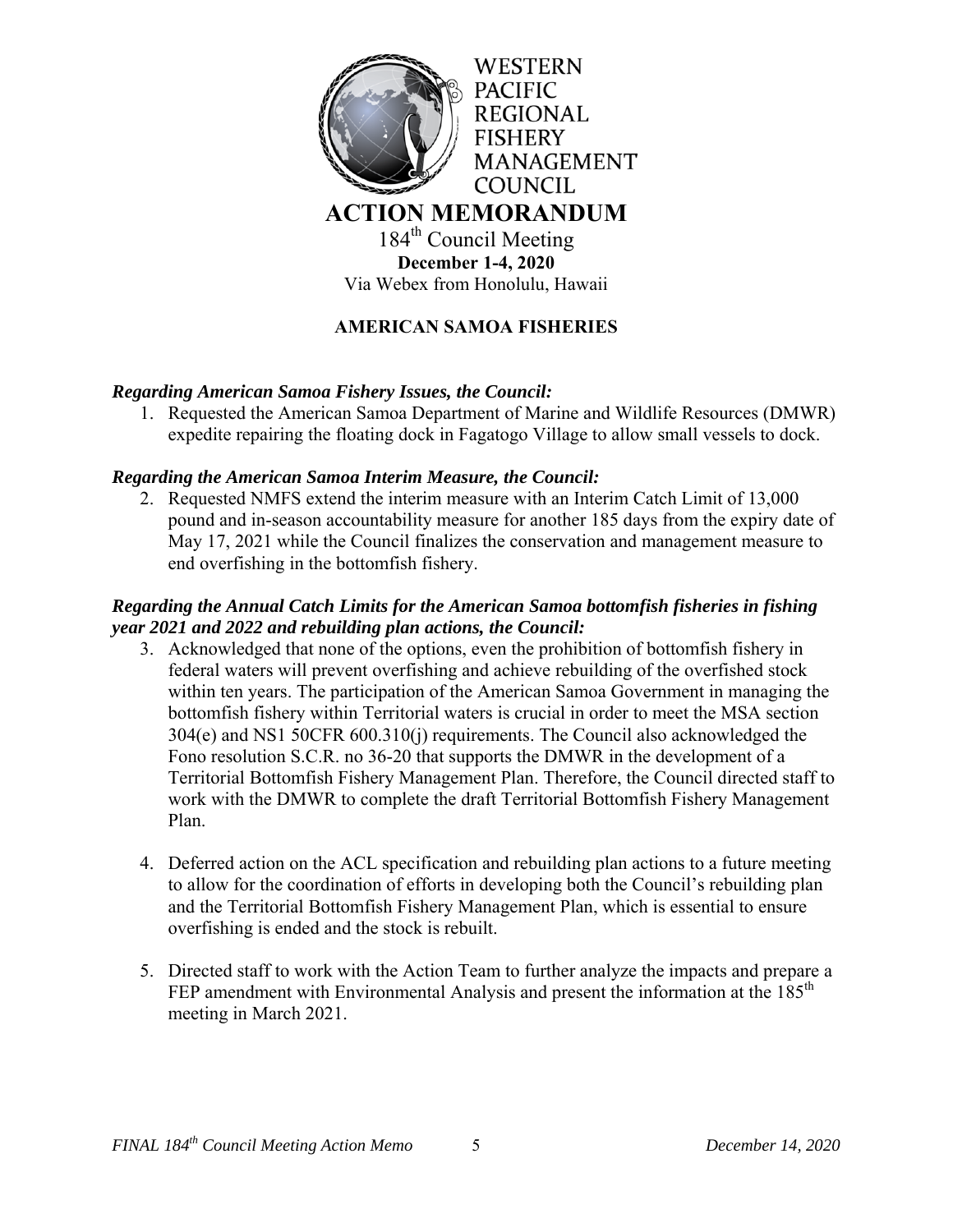#### *Regarding the American Samoa bottomfish fishery, the Council:*

6. Directed staff to continue to work with NMFS and the American Samoa Government to develop alternative management measures that would end overfishing and rebuild the stock.

#### *Regarding the Large Vessel Prohibited Area, the Council:*

7. Directed staff to monitor the fishing operation and fishery performance of the American Samoa Longline and Alia fisheries and report back to the Council at its September 2021 meeting. Based on this performance review, the Council may reconsider its 2017 Large Vessel Prohibited Area (LVPA) modification action at that meeting.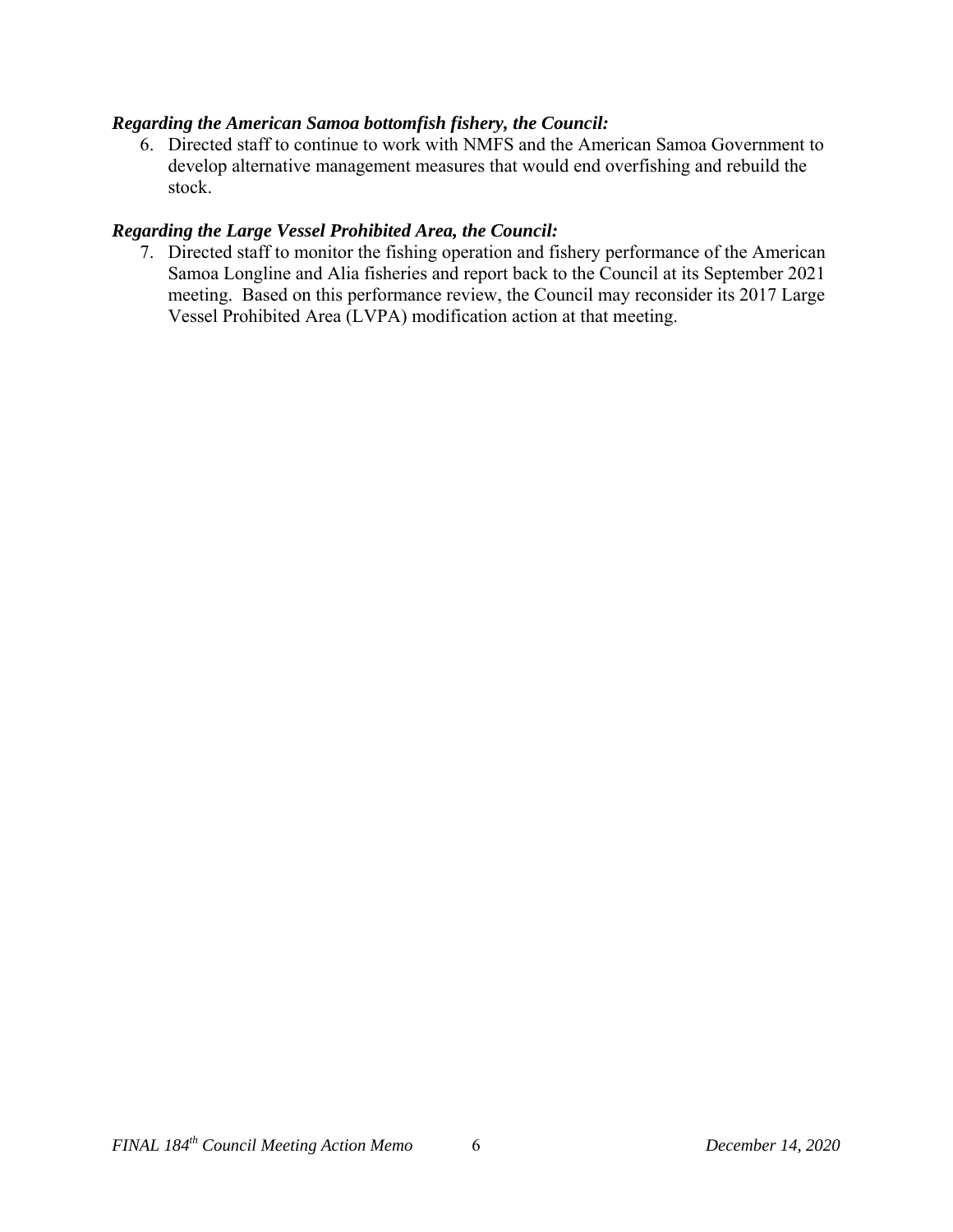

# **MARIANA ARCHIPELAGO FISHERIES**

### *Regarding the Guam Bottomfish Rebuilding Plan, the Council:*

- 1. Selected Option 4 that allows for an annual catch of 31,000 pounds corresponding to 36-40 percent risk of overfishing and decreasing risk thereafter and allows the Bottomfish Management Unit Species (BMUS) stock to rebuild in six years ( $T_{\text{target}}$ ) as the preliminary preferred alternative. The  $T_{min}$  is two years, Target is six years, and  $T_{max}$  is 10 years pursuant to implementing regulations at 50 CFR 600.310(j)(3)(b)(1). Taking into account the factors in 50 CFR  $600.310(i)(3)$ , the Council selected a target time for rebuilding  $(T<sub>target</sub>)$  of six years because this level of catch and rebuilding timeframe allows for the stock to rebuild to  $B_{MSY}$  and meet the commercial and subsistence needs of the bottomfish fishing community. The Council acknowledged that this option has a two out of ten chance of exceeding that level of catch which has the least chance of extending the rebuilding timeline.
- 2. An in-season accountability measure would be applied that would track catch of bottomfish in both Federal and territorial waters against the annual catch limit. If the annual catch limit is projected to be reached then bottomfishing will be prohibited in federal waters.
- 3. Because there is still a chance of exceeding the annual catch limit due to the ability for fishermen to continue to fish in territorial waters, a post-season Accountability Measure (AM) would be applied to correct the overage if it occurs. At the end of the fishing year, a three-year average will be used to compare the annual catch to the ACL and if the average exceeds the ACL a post-season adjustment will be applied reducing the ACL by the amount of overage in the following fishing year.
- 4. Directed staff to work with the Action Team to further analyze the impacts and prepare an FEP amendment with Environmental Analysis and present the information at the 185th meeting in March 2021

### *Regarding Marianas Bottomfish Issues, the Council:*

5. Requested NMFS PIFSC ensures that the next stock assessment correctly accounts for the catch and effort of Guam fishermen fishing in the CNMI Exclusive Economic Zone (EEZ).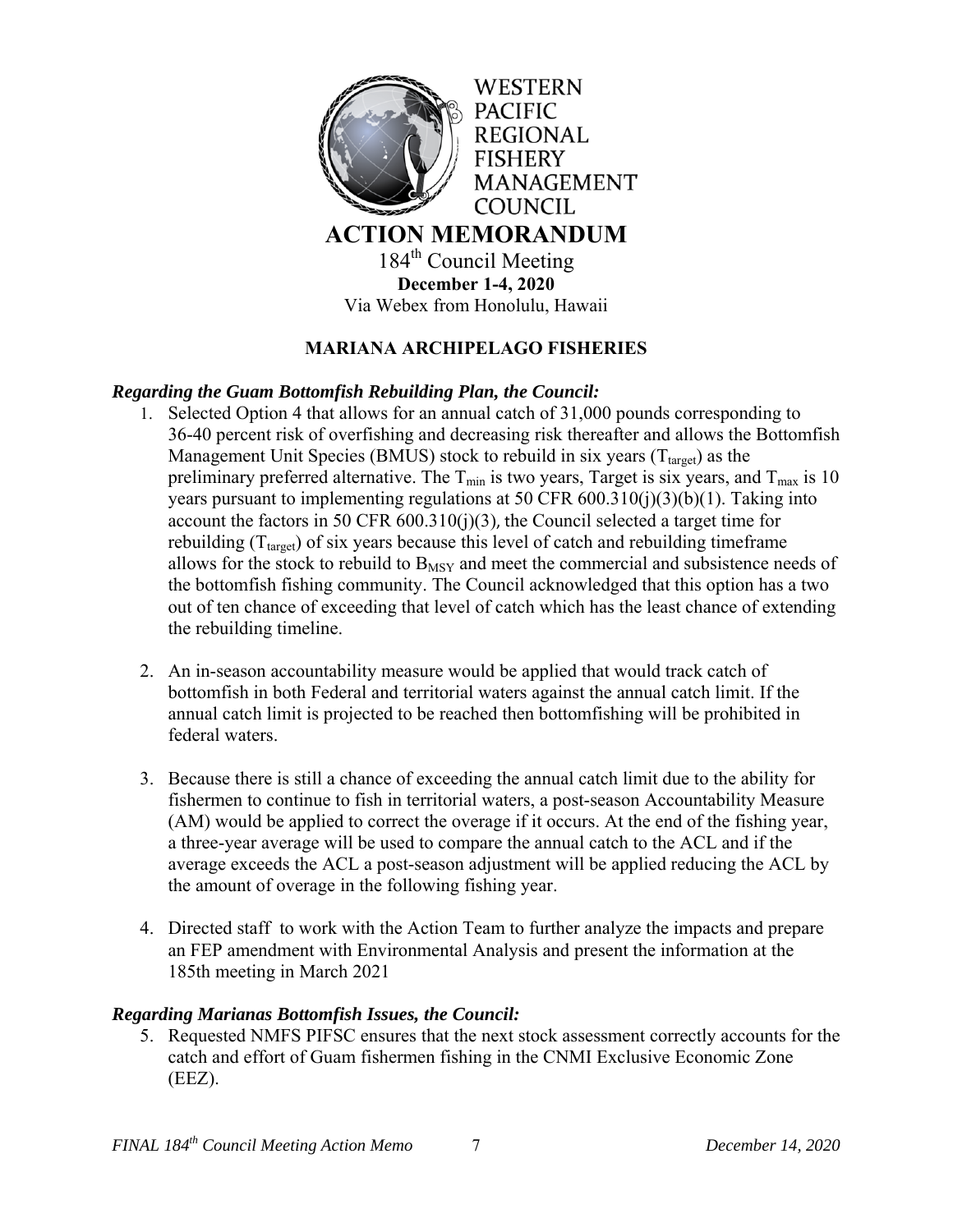- 6. Directed staff to conduct outreach efforts in Guam towards the importance of fishery data in order to get buy-in from the fishing community.
- 7. Directed staff to convene a meeting with NMFS PIFSC and CNMI representatives to review the BMUS complex to reflect the bottomfish fishery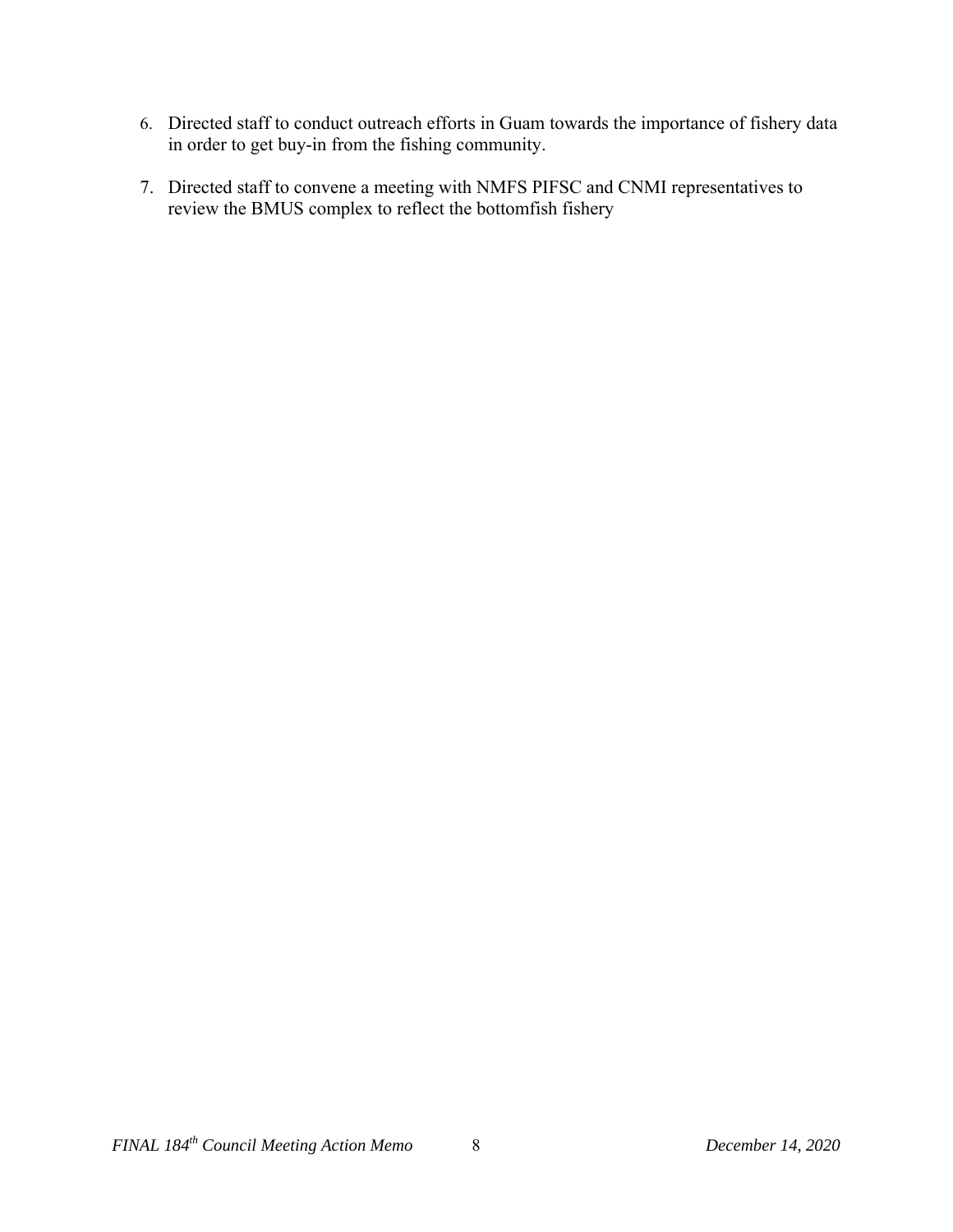

**December 1-4, 2020**  Via Webex from Honolulu, Hawaii

# **PROGRAM PLANNING & RESEARCH**

### *Regarding the Electronic Technologies Implementation Plan, the Council:*

1. Directed staff to work with NMFS to incorporate the Electronic Technologies Implementation Plan (ETIP) with the Region's strategic planning and to establish goals for incorporating electronic technologies in fisheries monitoring.

### *Regarding the Fishing Industry Advisory Committee recommendations, the Council:*

- 2. Directed staff to send a letter to the NMFS Assistant Administrator reiterating the point that US commercial fisheries managed through the Magnuson Stevens Act and Council process are accountable and sustainable and that NMFS support a Pacific Island regionwide seafood promotion program highlighting Pacific Island fisheries and seafood as:
	- a. domestic, wild caught, and fresh, frozen and value added sustainable seafood;
	- b. Environmentally responsible and accountable; and
	- c. Safe, wholesome and healthy.
- 3. Directed staff to send a letter to NMFS requesting that an industry representative from the Pacific Island region be included on the Marine Fisheries Advisory Committee to ensure the issues and perspectives from the Pacific Islands are fully represented.
- 4. Requested NMFS provide a briefing to the Fishing Industry Advisory Committee (FIAC) at its next meeting on the status of the green sea turtle population in the Marianas and the work being done to recover the species.
- 5. Directed staff to send letters to the US Coast Guard and the State of Hawaii Harbors Division to work with the Hawaii longline industry to review existing policies that will allow longline vessels under 250 gross tons to shelter in place during tropical storms and hurricanes.
- 6. Directed staff to work with the USFWS and local fishery agencies to review policies governing the spending authority of the Sportfish Restoration Funds and how it can be better used to support harbor/marina maintenance and improvements for charter and noncommercial fisheries.
- 7. Directed staff to work with local fishery agencies to explore options to improve public fish aggregation device (FAD) construction to maximize the use of environmentally responsible materials that may also extend the time at which FADs remain on station.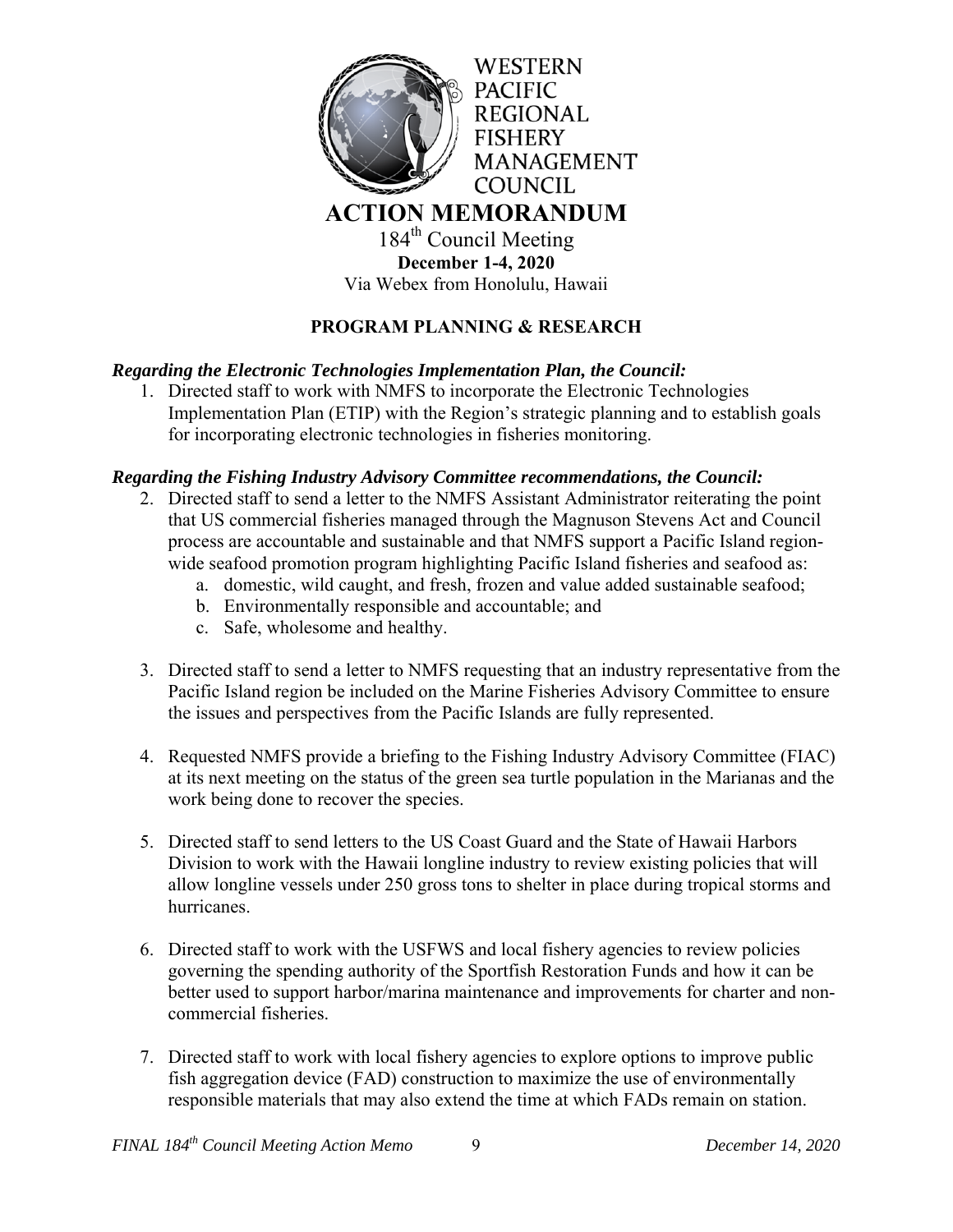#### *Regarding the Marianas Trench Marine National Monument, the Council:*

8. Recommended NMFS and USFWS delay the release of the Marianas Trench Marine National Monument Management Plan until the Marianas Trench Monument Advisory Council is seated and provides a review.

#### *Regarding Legislation, the Council:*

9. Directed staff to respond to Congressman Case's request for input on how to support communities and meet mutual goals regarding ocean legislation in coordination with NOAA General Counsel.